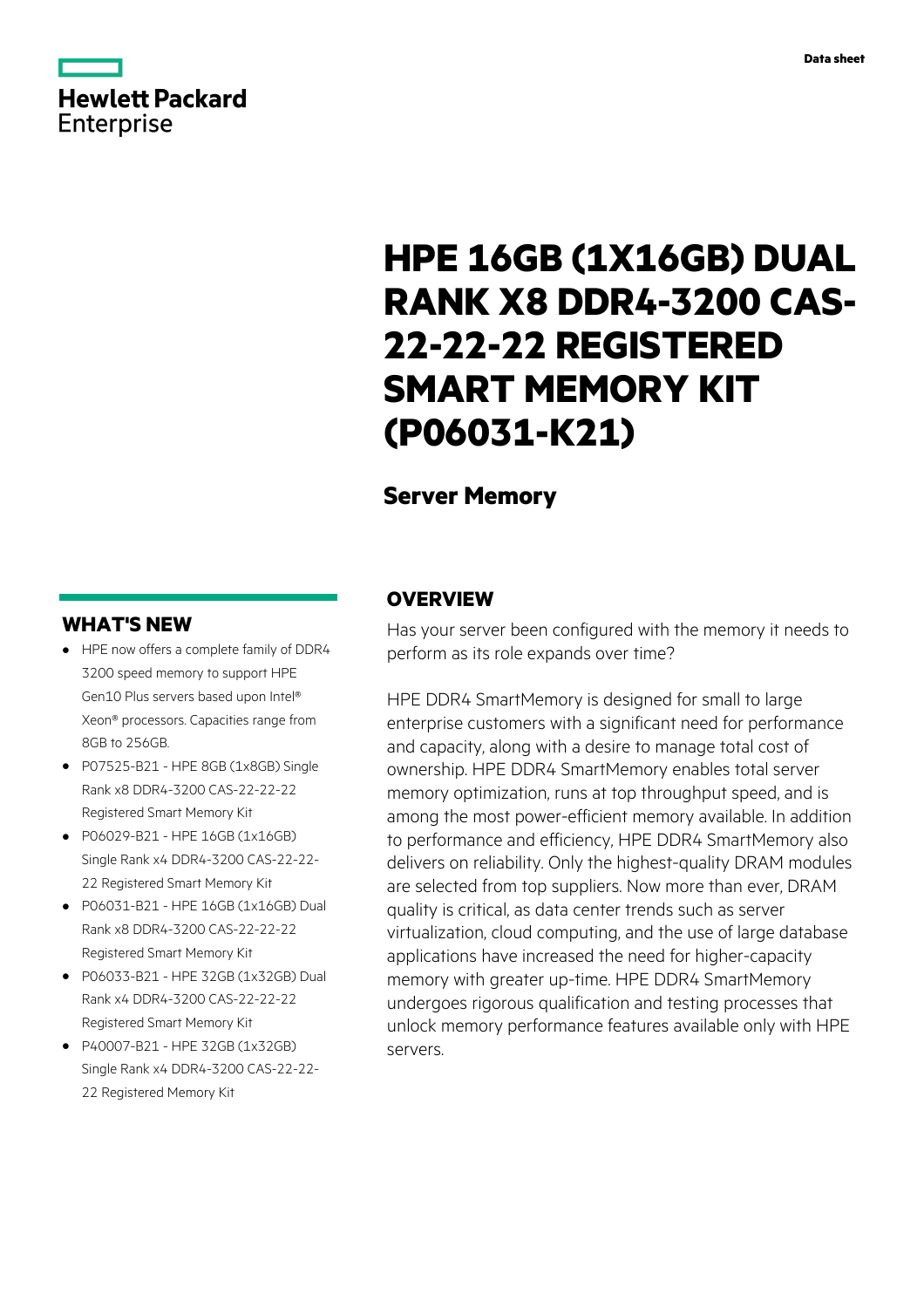## **FEATURES**

#### **High Performance**

HPE DDR4 3200 MT/s SmartMemory provides improvements in bandwidth in comparison to DDR4 2933 MT/s memory modules.

HPE DDR4 SmartMemory delivers improvements in latency at 3200 MT/s in comparison to DDR4 2933 MT/s memory modules.

#### **High Reliability**

Hewlett Packard Enterprise tests and qualifies HPE DDR4 SmartMemory modules on all HPE server platforms to deliver the highest level of signal integrity.

HPE DDR4 SmartMemory prevents unnecessary DIMM replacement and reduces server downtime with advanced memory error detection technology.

HPE uses the highest quality materials for its DDR4 server memory, reducing issues that may affect signal integrity and increasing system reliability.

HPE provides server memory that performs above industry standards, enabling customers to increase the performance of their servers without having to increase the amount of memory purchased.

# **Technical specifications HPE 16GB (1x16GB) Dual Rank x8 DDR4-3200 CAS-22-22-22 Registered Smart Memory Kit**

| <b>Product Number</b>              | P06031-K21             |
|------------------------------------|------------------------|
| <b>DIMM</b> type                   | <b>RDIMM</b>           |
| <b>DIMM</b> capacity               | 16GB                   |
| <b>DIMM</b> rank                   | Dual Rank              |
| DIMM native speed (MT/s)           | 3200 MT/s              |
| <b>Voltage</b>                     | 1.2V                   |
| <b>Product Dimensions (metric)</b> | 8.89 x 19.05 x 1.91 cm |
| Weight                             | 0.045 KG               |